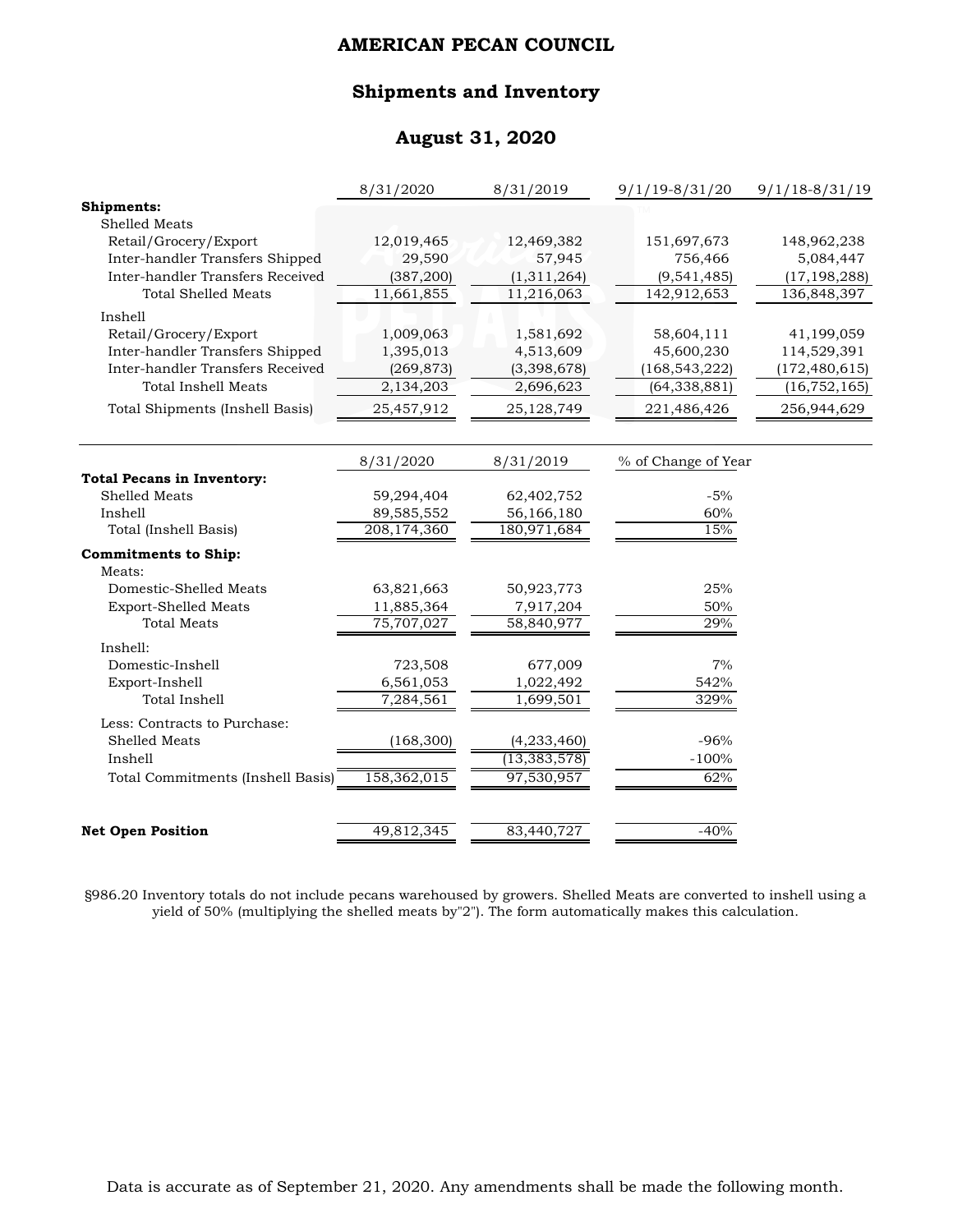#### **Pecans Received from Own Account**

### **August 31, 2020**

#### **INSHELL PECANS EXPORTED TO MEXICO FOR SHELLING AND RETURNED TO U.S. AS SHELLED MEATS**

|                                                                  | 8/31/2020              | 8/31/2019              | 9/1/19-8/31/20                                     | $9/1/18 - 8/31/19$       |
|------------------------------------------------------------------|------------------------|------------------------|----------------------------------------------------|--------------------------|
| Inshell Exported for Shelling:<br>Mexico                         | 3,441,532              | 4,320,132              | 17,269,502                                         | 13,390,560               |
| Total Inshell Exported for Shelling                              | 3,441,532              | 4,320,132              | 17,269,502                                         | 13,390,560               |
| Shelled Meats - Produced in U.S. Inshell Returned to U.S.:       |                        |                        |                                                    |                          |
| Mexico<br>Total Shelled Meats - Produced in U.S. Inshell Returne | 1,493,097<br>1,493,097 | 2,059,798<br>4,119,596 | 7,130,688<br>7,130,688                             | 9,061,936<br>9,061,936   |
|                                                                  |                        |                        | PECANS PURCHASED OUTSIDE THE U.S. BY U.S. HANDLERS |                          |
|                                                                  | 8/31/2020              | 8/31/2019              | 9/1/19-8/31/20                                     | $9/1/18-8/31/19$         |
| Shelled Meats:<br>Country of Origin:                             |                        |                        |                                                    |                          |
| Australia                                                        |                        | $-0-$                  | 177,810                                            | 77,288                   |
| Mexico<br><b>Total Shelled Meats</b>                             | 1,004,501<br>1,004,501 | 216,430<br>216,430     | 13,807,367<br>13,985,177                           | 18,803,883<br>18,881,171 |
| Inshell:                                                         |                        |                        |                                                    |                          |
| Country of Origin:                                               |                        |                        |                                                    |                          |
| Argentina                                                        |                        | 44.048                 | 47,641                                             | 582,066                  |
| Mexico<br>Total Inshell                                          | 352,445<br>352,445     | $-0-$<br>44,048        | 57,022,996<br>57,070,637                           | 65,591,384<br>66,173,450 |
|                                                                  |                        |                        |                                                    |                          |
| Total (Inshell Basis)                                            |                        |                        |                                                    |                          |
| Argentina                                                        | $-0-$                  | 44.048                 | 47,641                                             | 582,066                  |
| Australia<br>Mexico                                              | $-0-$<br>2,361,447     | $-0-$<br>432,860       | 355,620<br>84,637,730                              | 154,576<br>103,199,150   |
| Total (Inshell Basis)                                            | 2,361,447              | 476,908                | 85,040,991                                         | 103,935,792              |
|                                                                  |                        |                        |                                                    |                          |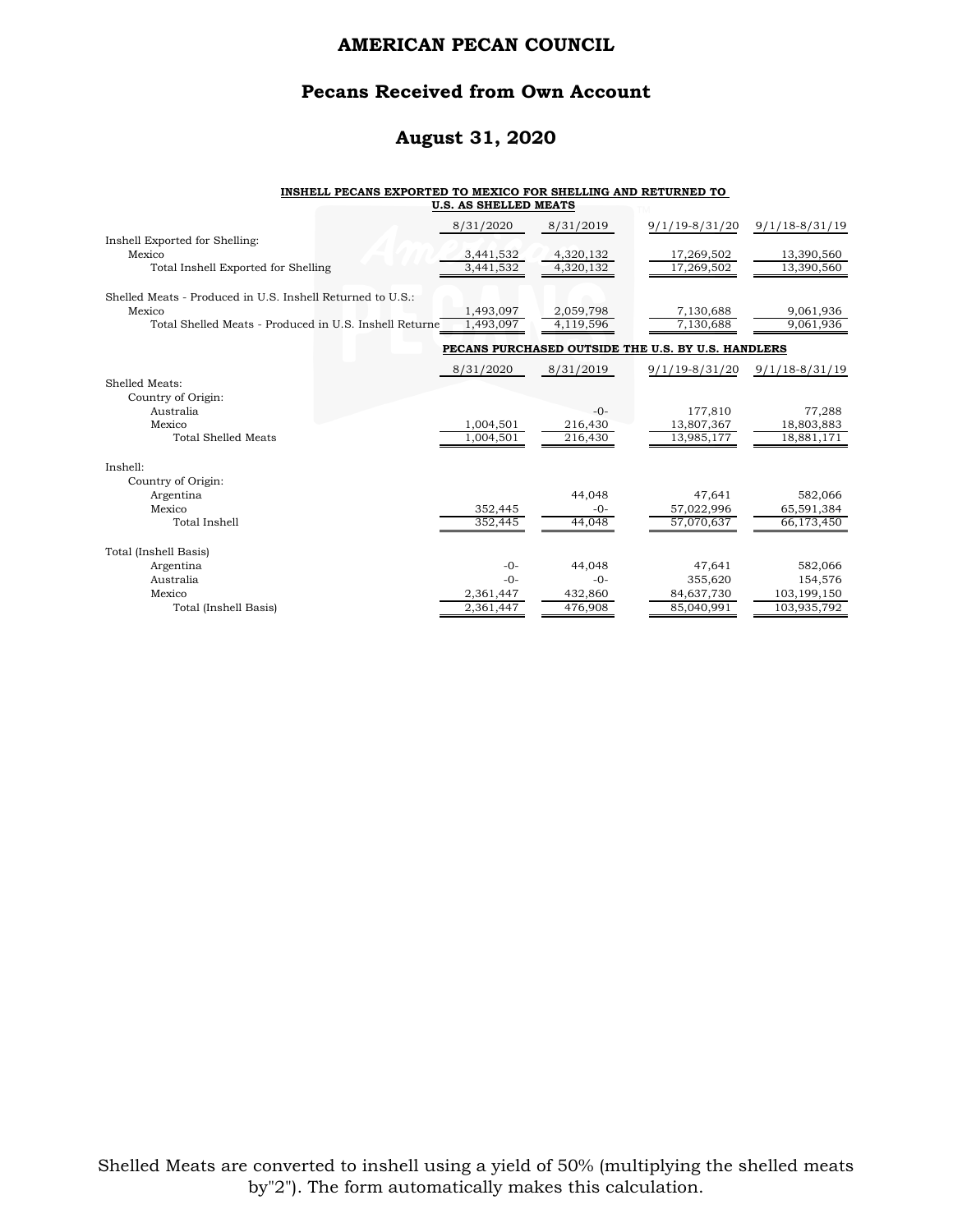# **Pecans Received from Own Account**

**August 31, 2020**

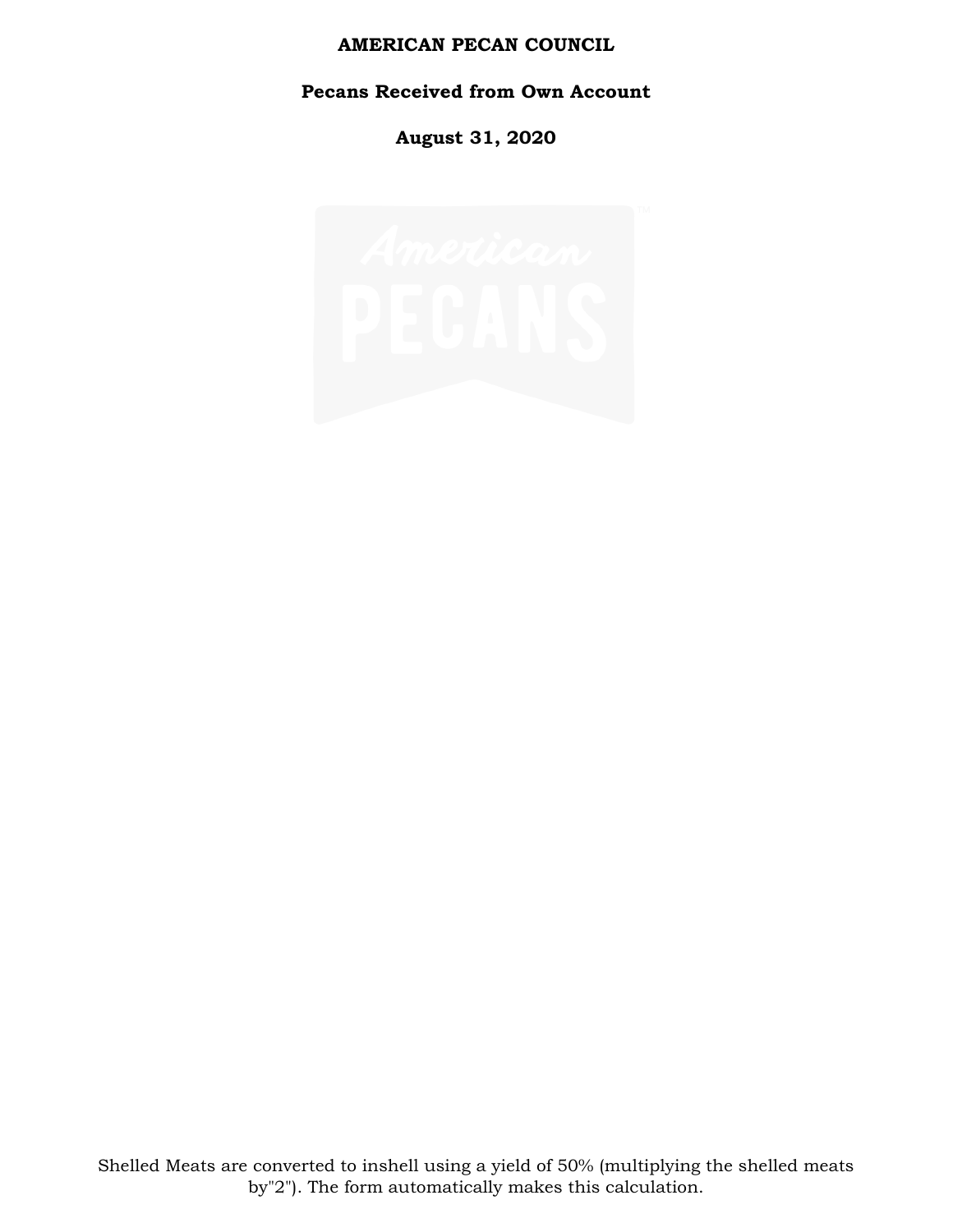## **Pecans Received from Own Account**

## **August 31, 2020**

|             | World Region |           |                                    |           |                    |                       |                    |           |           |                    |                    |
|-------------|--------------|-----------|------------------------------------|-----------|--------------------|-----------------------|--------------------|-----------|-----------|--------------------|--------------------|
|             | Destination  |           | Shelled<br>Inshell<br>Sub-Standard |           |                    | Total (Inshell Basis) |                    |           |           |                    |                    |
|             |              | 8/31/2020 | $9/1/19 - 8/31/20$                 | 8/31/2020 | $9/1/19 - 8/31/20$ | 8/31/2020             | $9/1/19 - 8/31/20$ | 8/31/2020 | 8/31/2019 | $9/1/19 - 8/31/20$ | $9/1/18 - 8/31/19$ |
| Africa      |              |           |                                    |           |                    |                       |                    |           |           |                    |                    |
| Algeria     |              | $-0-$     | $-0-$                              | $-0-$     | $-0-$              | $-0-$                 | $-0-$              | $-0-$     | $-0-$     | $-0-$              | $-0-$              |
| Egypt       |              | $-0-$     | 86,220                             | $-0-$     | $-0-$              | $-0-$                 | $-0-$              | $-0-$     | $-0-$     | 172,440            | 273,300            |
| Morocco     |              |           | $-0-$                              |           | $-0-$              |                       | -0-                | -0-       | -0-       | $-0-$              | 28,250             |
|             | Total Africa | $-0-$     | 86,220                             | $-0-$     | $-0-$              | $-0-$                 | $-0-$              | $-0-$     | $-0-$     | 172,440            | 301,550            |
| Asia        |              |           |                                    |           |                    |                       |                    |           |           |                    |                    |
| China       |              |           | 1,504,269                          | 100,000   | 13,613,168         | $-0-$                 | $-0-$              | 100,000   | 1,381,200 | 16,621,706         | 5,220,496          |
| Hong Kong   |              | 5,748     | 64,460                             |           | 3,616,500          | $-0-$                 | $-0-$              | 11,496    | 1,485,316 | 3,745,420          | 12,892,169         |
| India       |              | 9,000     | 30,720                             |           | $-0-$              | -0-                   | $-0-$              | 18,000    | 51,000    | 61,440             | 201,780            |
| Japan       |              | 18,750    | 504,600                            |           | $-0-$              | $-0-$                 | $-0-$              | 37,500    | 90,000    | 1,009,200          | 1,892,400          |
| Kuwait      |              |           | 146,700                            |           | $-0-$              | $-0-$                 | $-0-$              | $-0-$     | $-0-$     | 293,400            | 191,400            |
| Malaysia    |              |           | 33,000                             |           | $-0-$              | $-0-$                 | $-0-$              | $-0-$     | 480       | 66,000             | 46,200             |
| Philippines |              | 9,360     | 19,440                             |           | $-0-$              | $-0-$                 | $-0-$              | 18,720    | $-0-$     | 38,880             | 13,440             |
| Oatar       |              |           | 16,590                             |           | $-0-$              | $-0-$                 | $-0-$              | $-0-$     | $-0-$     | 33,180             | 52,920             |
| Singapore   |              |           | 43,260                             |           | $-0-$              | $-0-$                 | $-0-$              | $-0-$     | $-0-$     | 86,520             | 39,000             |
| South Korea |              | 106,800   | 1,404,900                          |           | $-0-$              | $-0-$                 | $-0-$              | 213,600   | 93,600    | 2,809,800          | 1,866,216          |
| Thailand    |              |           | 80,760                             |           | 55,100             | $-0-$                 | $-0-$              | $-0-$     | $-0-$     | 216,620            | 347,700            |
| Taiwan      |              | 66,000    | 268,410                            |           | 1,369,556          | $-0-$                 | $-0-$              | 132,000   | $-0-$     | 1,906,376          | 722,820            |
| Vietnam     |              | 42,000    | 367.500                            |           | $-0-$              | $-()$ -               | $-0-$              | 84,000    |           | 735,000            | 578,094            |
|             | Total Asia   | 257,658   | 4,484,609                          | 100,000   | 18,654,324         | $-0-$                 | $-0-$              | 615,316   | 3,101,596 | 27,623,542         | 24,064,635         |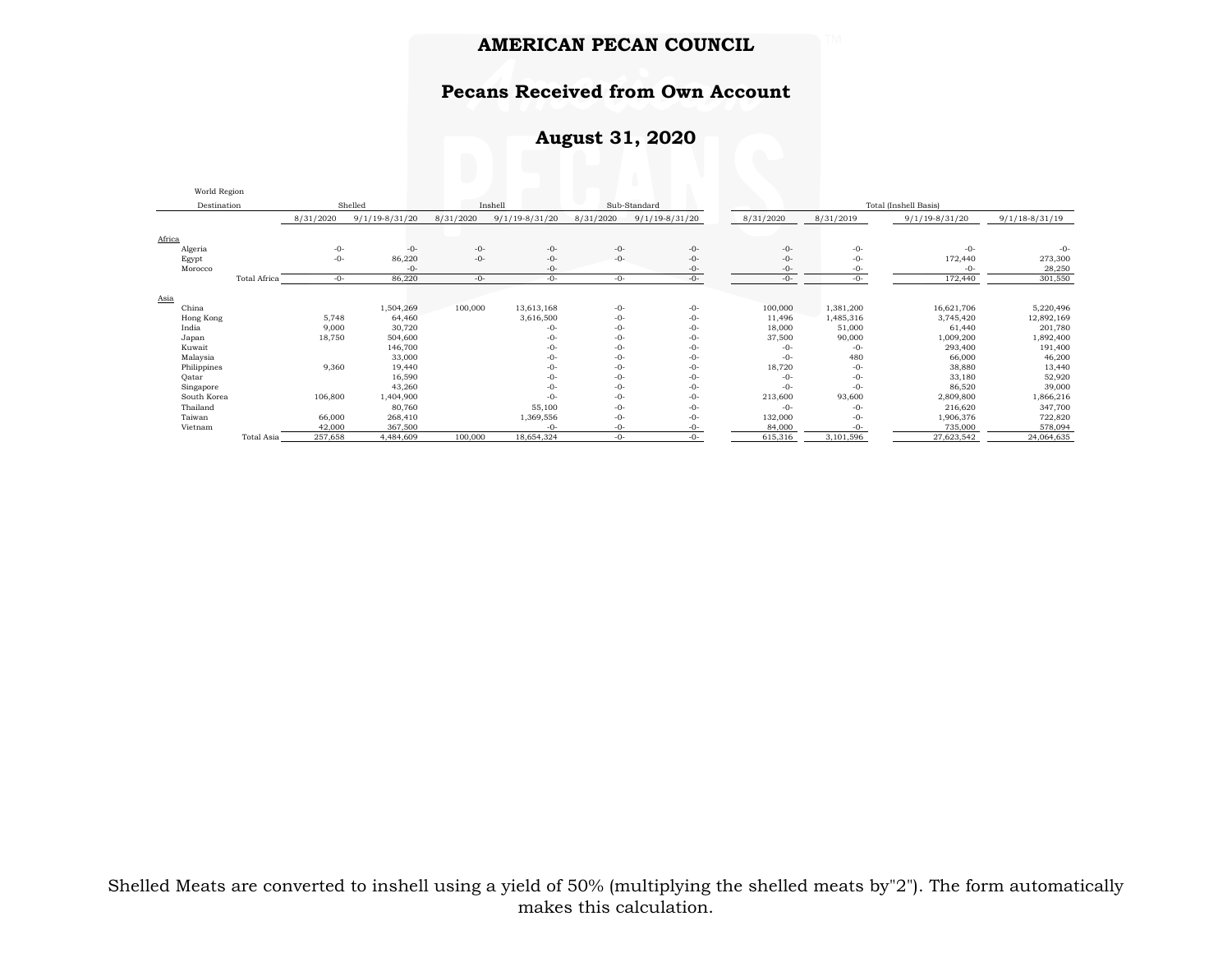# **Pecans Received from Own Account**

## **August 31, 2020**

| World Region        |                                    |                    |           |                       |           |                    |                       |           |                    |                    |  |
|---------------------|------------------------------------|--------------------|-----------|-----------------------|-----------|--------------------|-----------------------|-----------|--------------------|--------------------|--|
| Destination         | Inshell<br>Sub-Standard<br>Shelled |                    |           | Total (Inshell Basis) |           |                    |                       |           |                    |                    |  |
| World Region        |                                    |                    |           |                       |           |                    |                       |           |                    |                    |  |
| Destination         | Shelled                            |                    |           | Inshell               |           | Sub-Standard       | Total (Inshell Basis) |           |                    |                    |  |
|                     | 8/31/2020                          | $9/1/19 - 8/31/20$ | 8/31/2020 | $9/1/19 - 8/31/20$    | 8/31/2020 | $9/1/19 - 8/31/20$ | 8/31/2020             | 8/31/2019 | $9/1/19 - 8/31/20$ | $9/1/18 - 8/31/19$ |  |
| Australia/Oceania   |                                    |                    |           |                       |           |                    |                       |           |                    |                    |  |
| Australia           | $-0-$                              | 68,280             | $-0-$     | $-0-$                 | $-0-$     | -0-                | -0-                   | -0-       | 136,560            | 199,000            |  |
| Total Australia     | $-0-$                              | 68,280             | $-0-$     | $-0-$                 | $-0-$     | $-0-$              | $-0-$                 | $-0-$     | 136,560            | 199,000            |  |
| Europe              |                                    |                    |           |                       |           |                    |                       |           |                    |                    |  |
| Austria             |                                    | 72,000             | $-0-$     | $-0-$                 | $-0-$     | $-0-$              | $-0-$                 | $-0-$     | 144,000            | 110,200            |  |
| Belgium             |                                    | 367,500            | $-0-$     | $-0-$                 | $-0-$     | $-0-$              | $-0-$                 | 81,000    | 735,000            | 1,359,390          |  |
|                     |                                    | 65,400             | $-0-$     | $-0-$                 | $-0-$     | $-0-$              | $-0-$                 | 7,200     | 130,800            | 255,968            |  |
| Czech Republic      |                                    |                    |           | $-0-$                 | $-0-$     |                    |                       |           |                    |                    |  |
| Denmark             | 47,850                             | 585,000            | $-0-$     |                       |           | $-0-$              | 95,700                | 157,200   | 1,170,000          | 1,885,635          |  |
| France              | 40,470                             | 1,779,360          | $-0-$     | $-0-$                 | $-0-$     | $-0-$              | 80,940                | 375,000   | 3,558,720          | 5,195,360          |  |
| Finland             |                                    | $-0-$              |           | $-0-$                 |           | $-0-$              |                       | $-0-$     |                    | 45,000             |  |
| Germany             | 314,070                            | 5,912,280          | $-0-$     | $-0-$                 | $-0-$     | $-0-$              | 628,140               | 762,000   | 11,824,560         | 13,589,163         |  |
| Greece              |                                    | 109,500            | $-0-$     | $-0-$                 | $-0-$     | $-0-$              | $-0-$                 | $-0-$     | 219,000            | 10,500             |  |
| Ireland             | 18,000                             | 49,530             |           | $-0-$                 |           | $-0-$              | 36,000                | $-0-$     | 99,060             | $-()$ -            |  |
| Italy               | 14,010                             | 382,980            | $-0-$     | $-0-$                 | $-0-$     | $-0-$              | 28,020                | 81,000    | 765,960            | 486,000            |  |
| Latvia              |                                    | 9,120              |           | $-0-$                 |           | $-0-$              | $-0-$                 | $-0-$     | 18,240             | $-()$ -            |  |
| Lithuania           | 42,000                             | 507,570            | $-0-$     | $-0-$                 | $-0-$     | $-0-$              | 84,000                | 69,000    | 1,015,140          | 1,015,980          |  |
| Netherlands         | 207,300                            | 3,931,470          | $-0-$     | $-0-$                 | $-0-$     | $-0-$              | 414,600               | 440,640   | 7,862,940          | 11,453,070         |  |
| Norway              |                                    | 58,800             | $-0-$     | $-0-$                 | $-0-$     | $-0-$              | $-0-$                 | $-0-$     | 117,600            | 125,696            |  |
| Poland              |                                    | 29,410             | $-0-$     | $-0-$                 | $-0-$     | $-0-$              | $-0-$                 | $-0-$     | 58,820             | $-0-$              |  |
| Portugal            |                                    | $-0-$              | $-0-$     | $-0-$                 | $-0-$     | $-0-$              | $-0-$                 | $-0-$     | $-0-$              | 14,400             |  |
| Russia              |                                    | $-0-$              | $-0-$     | $-0-$                 | $-0-$     | $-0-$              | $-0-$                 | $-0-$     | $-0-$              | 42,000             |  |
| Slovenia            | 3,600                              | 19,800             | $-0-$     | $-0-$                 | $-0-$     | $-0-$              | 7,200                 | $-0-$     | 39,600             | 3,600              |  |
| Spain               | 39,750                             | 1,159,080          | $-0-$     | $-0-$                 | $-0-$     | $-0-$              | 79,500                | 42,000    | 2,318,160          | 1,560,120          |  |
| Sweden              | 29,400                             | 260,850            | $-0-$     | $-0-$                 | $-0-$     | $-0-$              | 58,800                | 25,740    | 521,700            | 607,804            |  |
| Switzerland         | 64,500                             | 696,360            | $-0-$     | $-0-$                 | $-()$ -   | $-0-$              | 129,000               | 104,520   | 1,392,720          | 1,257,720          |  |
| United Kingdom      | 123,000                            | 2,905,506          | -0-       | -0-                   | -0-       | $-0-$              | 246,000               | 877,860   | 5,811,012          | 8,720,924          |  |
| <b>Total Europe</b> | 943,950                            | 18,901,516         | $-0-$     | $-0-$                 | $-0-$     | $-0-$              | 1,887,900             | 3,023,160 | 37,803,032         | 47,738,530         |  |

Shelled Meats are converted to inshell using a yield of 50% (multiplying the shelled meats by"2"). The form automatically makes this calculation.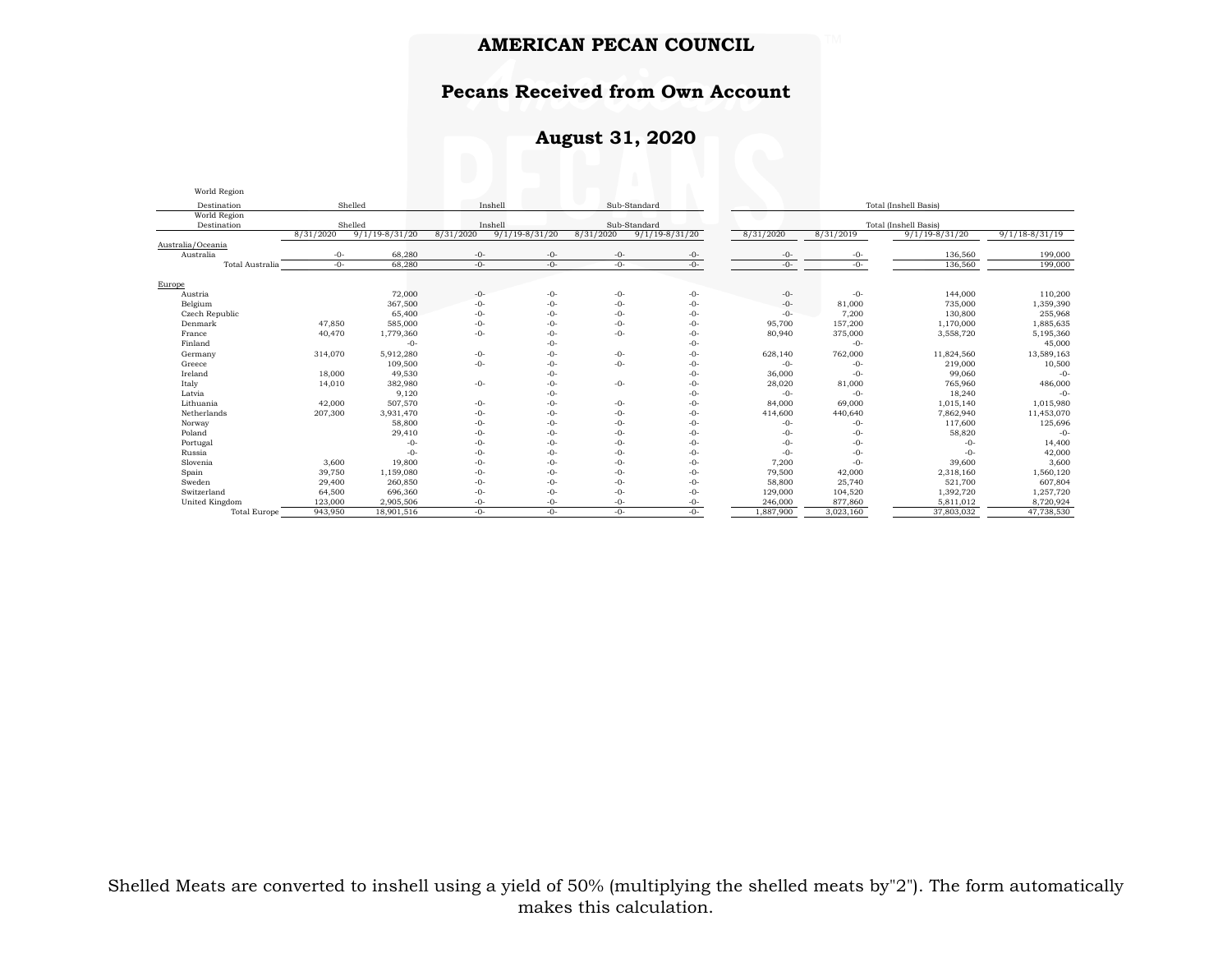#### **Pecans Received from Own Account**

## **August 31, 2020**

| World Region                |           |                    |           |                    |           |                    |           |           |                       |                    |
|-----------------------------|-----------|--------------------|-----------|--------------------|-----------|--------------------|-----------|-----------|-----------------------|--------------------|
| Destination                 |           | Shelled            |           | Inshell            |           | Sub-Standard       |           |           | Total (Inshell Basis) |                    |
| World Region                |           |                    |           |                    |           |                    |           |           |                       |                    |
| Destination                 |           | Shelled            |           | Inshell            |           | Sub-Standard       |           |           | Total (Inshell Basis) |                    |
|                             | 8/31/2020 | $9/1/19 - 8/31/20$ | 8/31/2020 | $9/1/19 - 8/31/20$ | 8/31/2020 | $9/1/19 - 8/31/20$ | 8/31/2020 | 8/31/2019 | $9/1/19 - 8/31/20$    | $9/1/18 - 8/31/19$ |
| Middle East                 |           |                    |           |                    |           |                    |           |           |                       |                    |
| Israel                      | 115,500   | 1,249,000          | $-0-$     | $-0-$              | $-0-$     | $-0-$              | 231,000   | 45,600    | 2,498,000             | 4,122,058          |
| Jordan                      |           | 61,230             | $-0-$     | $-0-$              | $-0-$     | $-0-$              | $-0-$     | $-0-$     | 122,460               | 48,000             |
| Lebanon                     |           | 300,000            | $-0-$     | $-0-$              | $-0-$     | $-0-$              | $-0-$     | $-0-$     | 600,000               | 112,500            |
| Saudi Arabia                | 108,000   | 1,033,880          | $-0-$     | $-0-$              | $-0-$     | $-0-$              | 216,000   | 54,400    | 2,067,760             | 1,530,220          |
| Turkey                      | 300       | 48,300             | $-0-$     | $-0-$              | $-0-$     | $-0-$              | 600       | $-0-$     | 96,600                | 48,000             |
| <b>United Arab Emirates</b> | 184,590   | 590,790            | -0-       | $-0-$              | -0-       | $-0-$              | 369,180   | 53,100    | 1,181,580             | 882,462            |
| <b>Total Middle East</b>    | 408,390   | 3,283,200          | $-0-$     | $-0-$              | $-0-$     | $-0-$              | 816,780   | 153,100   | 6,566,400             | 6,743,240          |
|                             |           |                    |           |                    |           |                    |           |           |                       |                    |
| North America               |           |                    |           |                    |           |                    |           |           |                       |                    |
| Canada                      | 859,710   | 8,049,138          |           | 26,294             |           | $-0-$              | 1,719,420 | 1,362,226 | 16,124,570            | 15,308,356         |
| Costa Rica                  |           | $-()$ -            |           | $-0-$              |           | $-()$ -            | $-0-$     | $-0-$     | $-0-$                 | 45,600             |
| Mexico                      |           | 464,341            |           | 5,710,361          |           | 128,840            | -0-       | 324,541   | 6,767,883             | 16,526,500         |
| Puerto Rico                 |           | 35,520             |           | $-0-$              |           | $-0-$              | -0-       | $-0-$     | 71,040                | $-0-$              |
| <b>Total North America</b>  | 859,710   | 8,548,999          | $-0-$     | 5,736,655          | $-0-$     | 128,840            | 1,719,420 | 1,686,767 | 22,963,493            | 31,880,456         |
| South American              |           |                    |           |                    |           |                    |           |           |                       |                    |
| Columbia                    | $-0-$     | $-0-$              | $-0-$     | $-0-$              | $-0-$     | $-0-$              | $-0-$     | -0-       | $-0-$                 | 4,800              |
| Peru                        | $-0-$     | 34,800             | $-0-$     | $-0-$              | $-0-$     | $-0-$              | -0-       | -0-       | 69,600                | 210,000            |
| Trinidad                    | $-0-$     | $-0-$              | $-0-$     | $-0-$              | $-0-$     | $-0-$              | -0-       | -0-       | $-0-$                 | 27,000             |
| Total South America         | $-0-$     | 34,800             | $-0-$     | $-0-$              | $-0-$     | $-0-$              | $-0-$     | $-()$ -   | 69,600                | 241,800            |
|                             |           |                    |           |                    |           |                    |           |           |                       |                    |
| <b>Total Exports</b>        | 2.469.708 | 35,407,624         | 100,000   | 24,390,979         | $-0-$     | 128,840            | 5,039,416 | 7,964,623 | 95,335,067            | 111.169.211        |
| Grand Total Shipments       | 2,469,708 | 35,407,624         | 100,000   | 24,390,979         | $-0-$     | 128,840            | 5,039,416 | 7,964,623 | 95,335,067            | 111,169,211        |